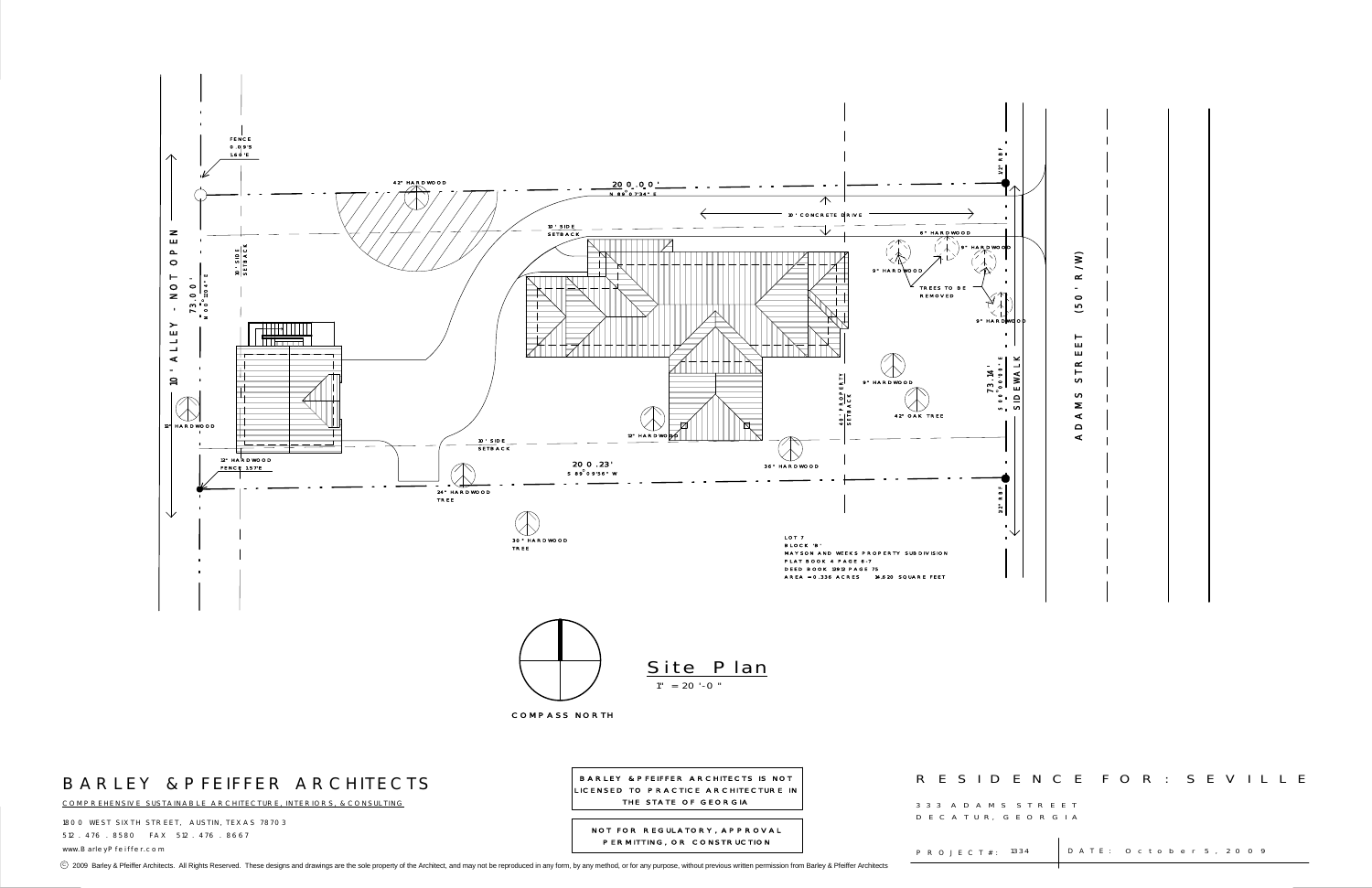

1800 WEST SIXTH STREET, AUSTIN, TEXAS 78703 512 . 476 . 8580 FAX 512 . 476 . 8667www.BarleyPfeiffer.com P R O J E C T # :



COMPREHENSIVE SUSTAINABLE ARCHITECTURE, INTERIORS, & CONSULTING

THE STATE OF GEORGIA

 3 3 3 A D A M S S T R E E TD E C A T U R, G E O R G I A

P R O J E C T # : 1334

⊙ 2009 Barley & Pfeiffer Architects. All Rights Reserved. These designs and drawings are the sole property of the Architect, and may not be reproduced in any form, by any method, or for any purpose, without previous writt

### R E S I D E N C E F O R : S E V I L L E

: 1334 | DATE: October 5, 2009

NOT FOR REGULATORY, APPROVAL PERMITTING, OR CONSTRUCTION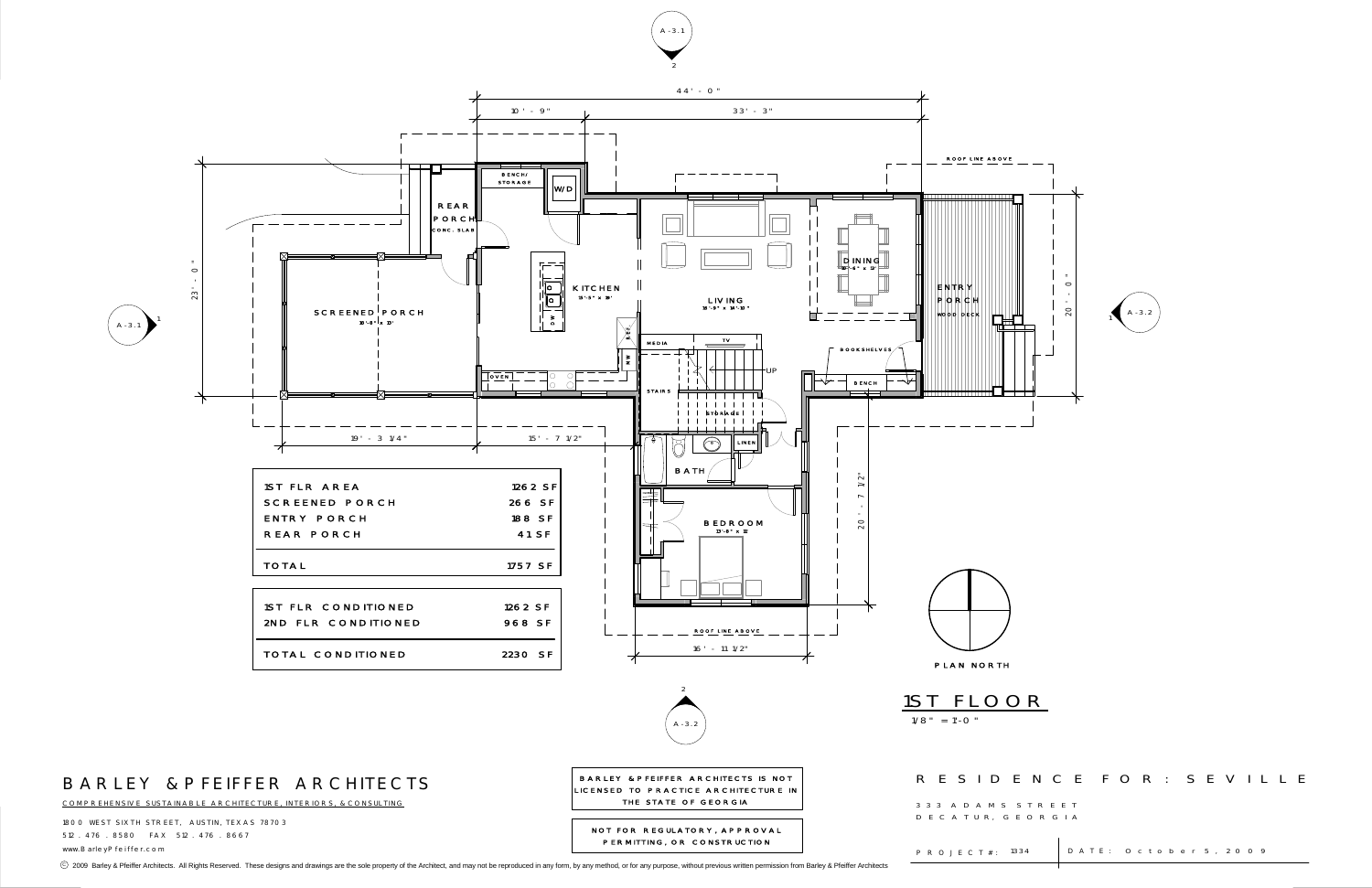1800 WEST SIXTH STREET, AUSTIN, TEXAS 78703 512 . 476 . 8580 FAX 512 . 476 . 8667www.BarleyPfeiffer.com P R O J E C T # :



COMPREHENSIVE SUSTAINABLE ARCHITECTURE, INTERIORS, & CONSULTING

BARLEY & PFEIFFER ARCHITECTS IS NOT LICENSED TO PRACTICE ARCHITECTURE IN THE STATE OF GEORGIA

 3 3 3 A D A M S S T R E E TD E C A T U R, G E O R G I A

P R O J E C T # : 1334

⊙ 2009 Barley & Pfeiffer Architects. All Rights Reserved. These designs and drawings are the sole property of the Architect, and may not be reproduced in any form, by any method, or for any purpose, without previous writt

### R E S I D E N C E F O R : S E V I L L E

: 1334 | DATE: October 5, 2009

NOT FOR REGULATORY, APPROVAL PERMITTING, OR CONSTRUCTION

## 1/8" = 1'-0" 2ND FLOOR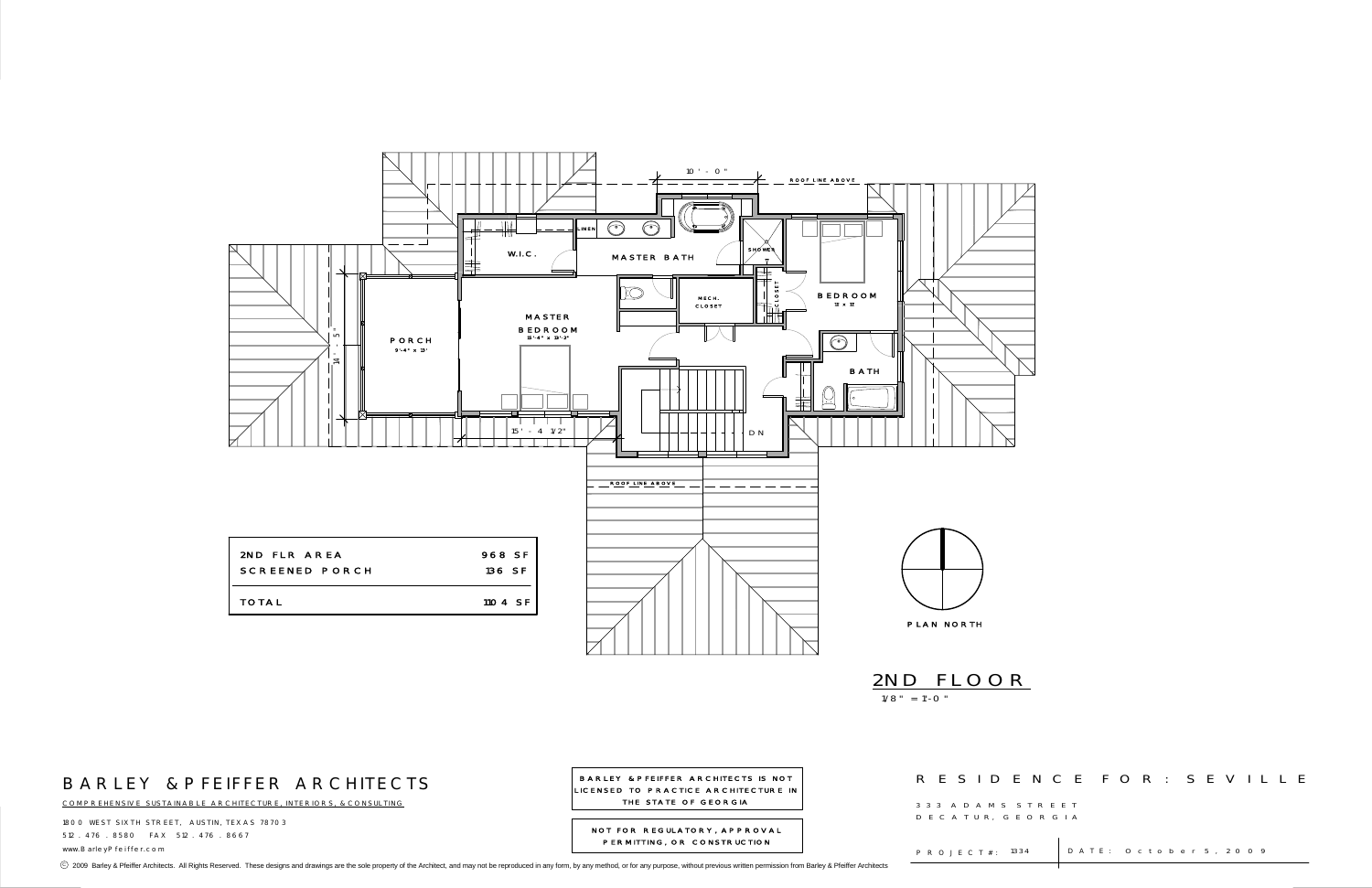

### R E S I D E N C E F O R : S E V I L L E

: 1334 | DATE: October 5, 2009

1800 WEST SIXTH STREET, AUSTIN, TEXAS 78703 512 . 476 . 8580 FAX 512 . 476 . 8667www.BarleyPfeiffer.com P R O J E C T # :



COMPREHENSIVE SUSTAINABLE ARCHITECTURE, INTERIORS, & CONSULTING

 3 3 3 A D A M S S T R E E TD E C A T U R, G E O R G I A

P R O J E C T # : 1334

⊙ 2009 Barley & Pfeiffer Architects. All Rights Reserved. These designs and drawings are the sole property of the Architect, and may not be reproduced in any form, by any method, or for any purpose, without previous writt

THE STATE OF GEORGIANOT FOR REGULATORY, APPROVAL

PERMITTING, OR CONSTRUCTION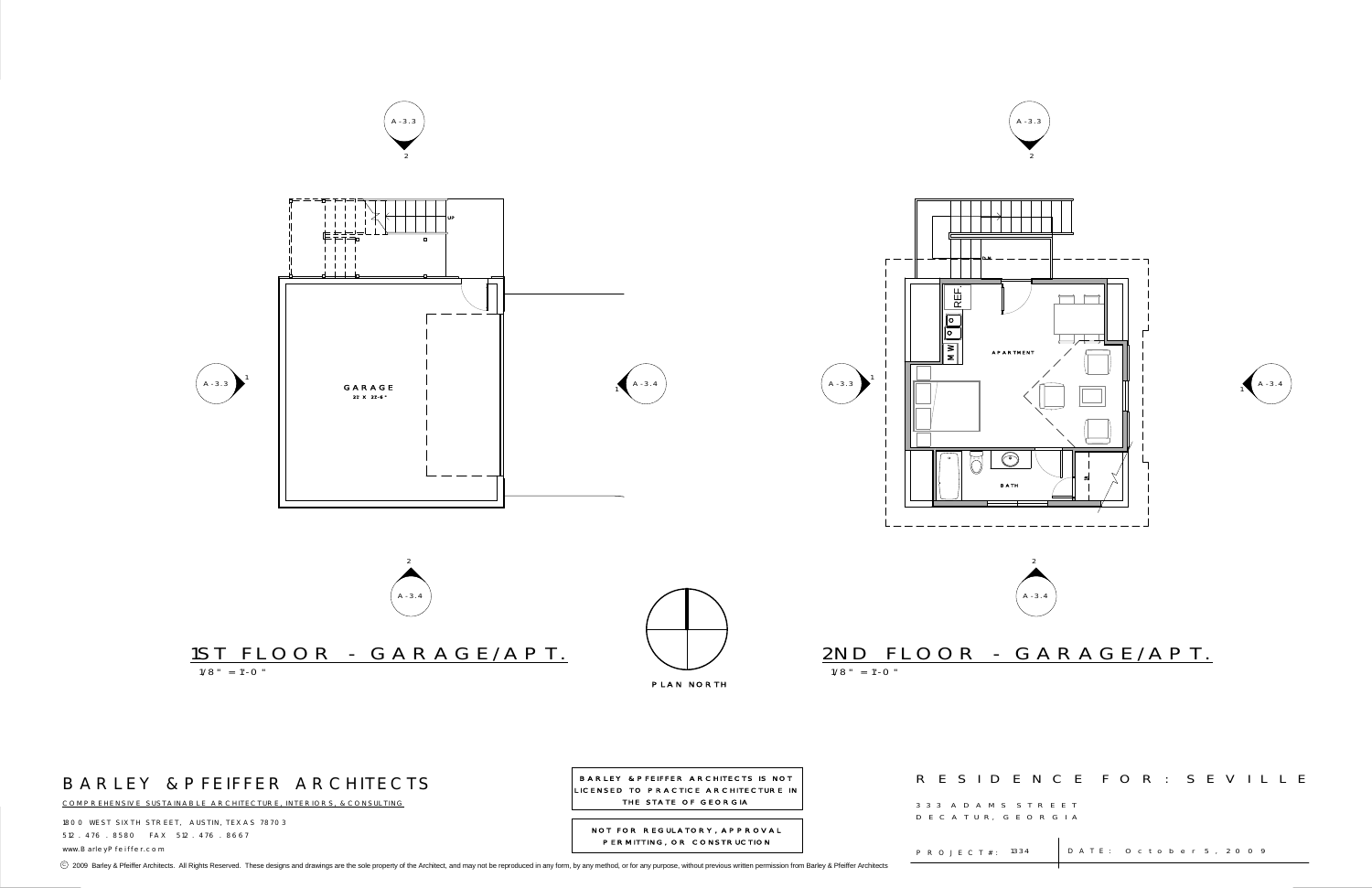

1800 WEST SIXTH STREET, AUSTIN, TEXAS 78703 512 . 476 . 8580 FAX 512 . 476 . 8667www.BarleyPfeiffer.com P R O J E C T # :

⊙ 2009 Barley & Pfeiffer Architects. All Rights Reserved. These designs and drawings are the sole property of the Architect, and may not be reproduced in any form, by any method, or for any purpose, without previous writt

#### R E S I D E N C E F O R : S E V I L L E

: 1334 | DATE: October 5, 2009



COMPREHENSIVE SUSTAINABLE ARCHITECTURE, INTERIORS, & CONSULTING

BARLEY & PFEIFFER ARCHITECTS IS NOT LICENSED TO PRACTICE ARCHITECTURE IN THE STATE OF GEORGIA

 3 3 3 A D A M S S T R E E TD E C A T U R, G E O R G I A

P R O J E C T # : 1334

NOT FOR REGULATORY, APPROVAL PERMITTING, OR CONSTRUCTION

1/8" = 1'-0"

# NORTH ELEVATION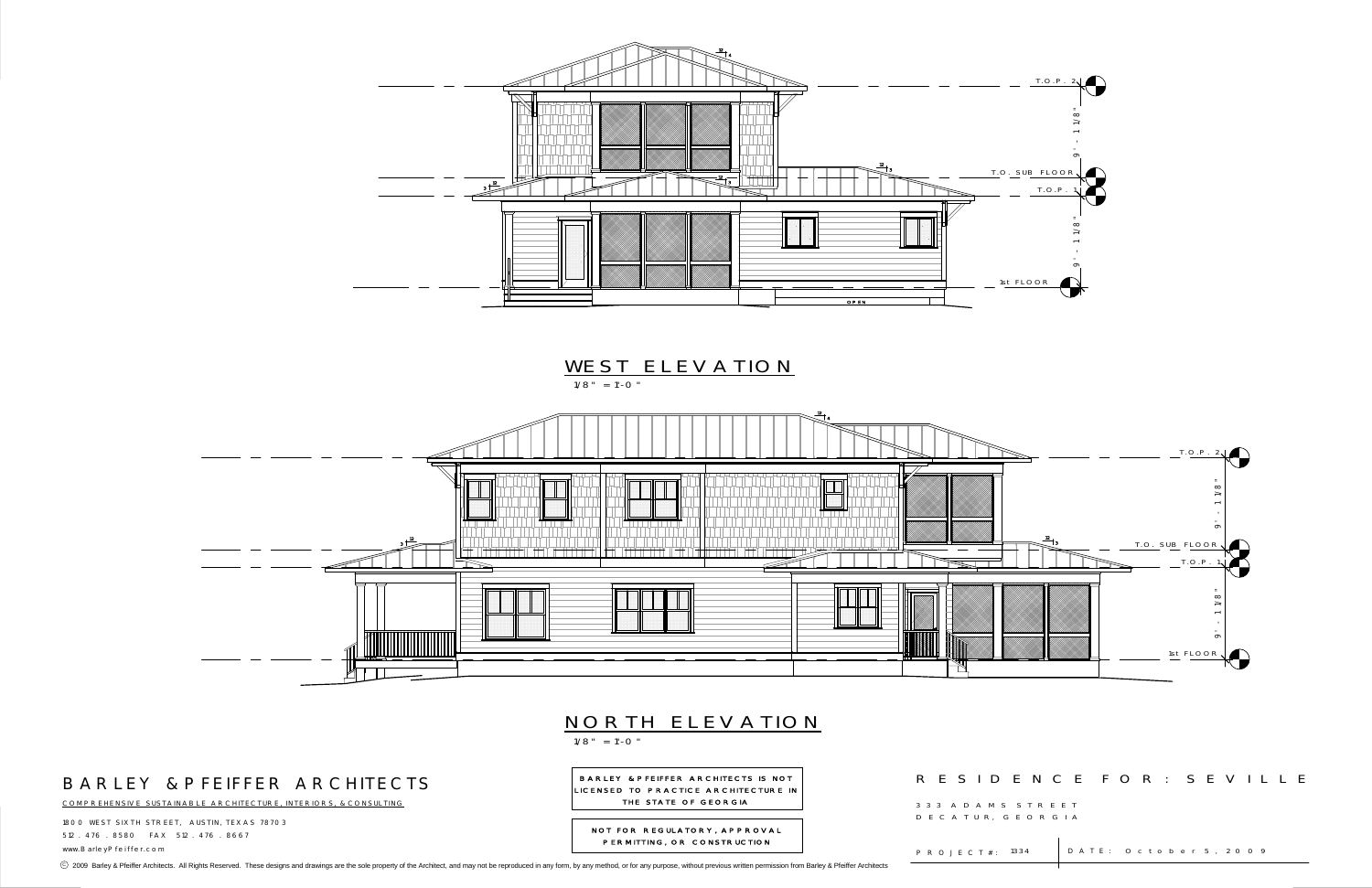

1800 WEST SIXTH STREET, AUSTIN, TEXAS 78703 512 . 476 . 8580 FAX 512 . 476 . 8667 www.BarleyPfeiffer.com P R O J E C T # :

⊙ 2009 Barley & Pfeiffer Architects. All Rights Reserved. These designs and drawings are the sole property of the Architect, and may not be reproduced in any form, by any method, or for any purpose, without previous writt



|                           | DENCE FOR : SEVILLE          |  |  |
|---------------------------|------------------------------|--|--|
| S STREET<br>G E O R G I A |                              |  |  |
| i.                        | 1334   DATE: October 5, 2009 |  |  |

COMPREHENSIVE SUSTAINABLE ARCHITECTURE, INTERIORS, & CONSULTING

BARLEY & PFEIFFER ARCHITECTS IS NOT LICENSED TO PRACTICE ARCHITECTURE IN THE STATE OF GEORGIA

NOT FOR REGULATORY, APPROVAL PERMITTING, OR CONSTRUCTION

### R E S I D

3 3 3 A D A M S D E C A T U R, G

1/8" = 1'-0"

## SOUTH ELEVATION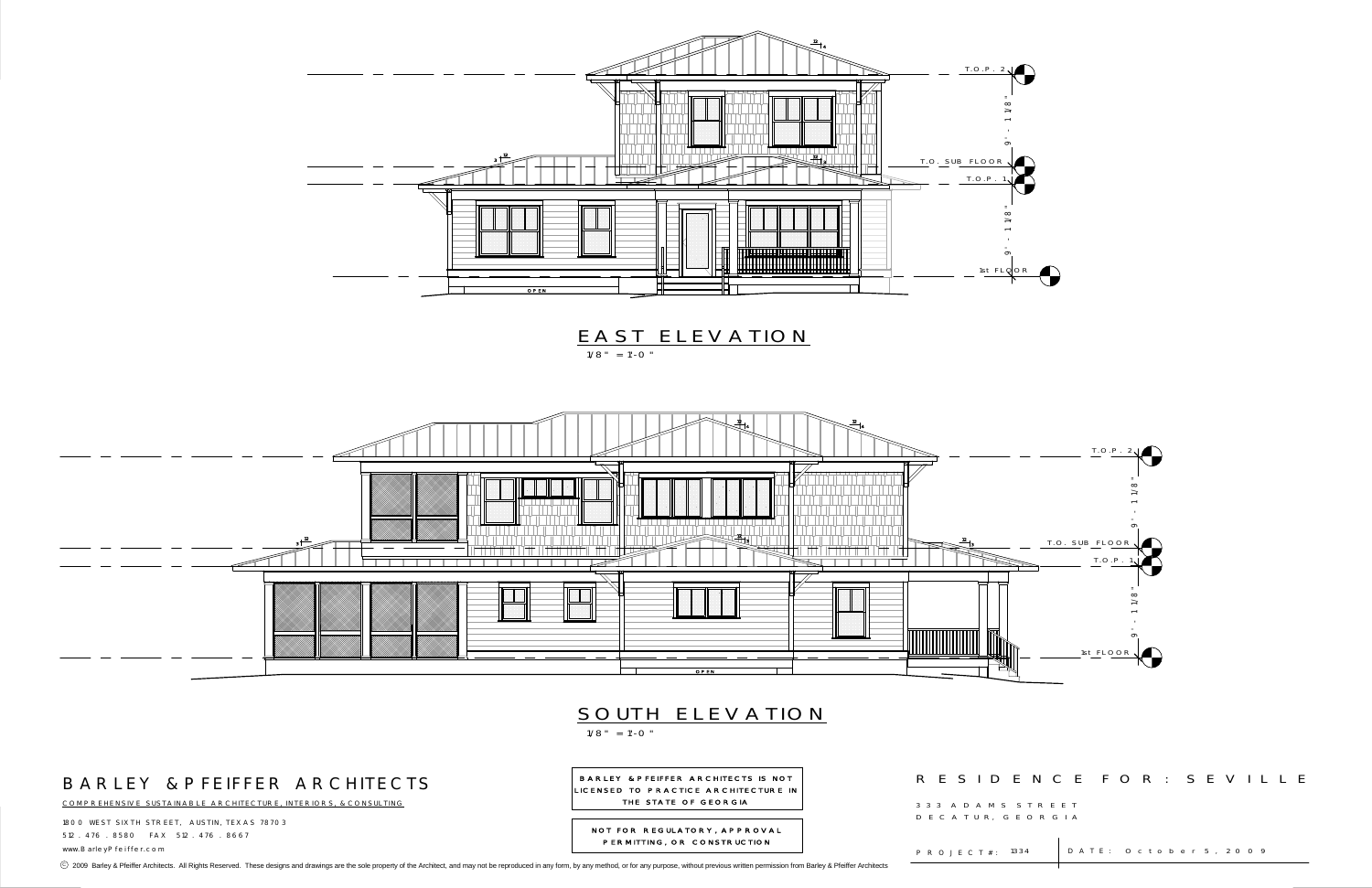



1800 WEST SIXTH STREET, AUSTIN, TEXAS 78703 512 . 476 . 8580 FAX 512 . 476 . 8667www.BarleyPfeiffer.com P R O J E C T # :

|                           | DENCE FOR : SEVILLE   |  |
|---------------------------|-----------------------|--|
| S STREET<br>G E O R G I A |                       |  |
| 1334<br>÷.                | DATE: October 5, 2009 |  |
|                           |                       |  |



COMPREHENSIVE SUSTAINABLE ARCHITECTURE, INTERIORS, & CONSULTING

BARLEY & PFEIFFER ARCHITECTS IS NOT LICENSED TO PRACTICE ARCHITECTURE IN THE STATE OF GEORGIA

NOT FOR REGULATORY, APPROVAL PERMITTING, OR CONSTRUCTION

### R E S I D

3 3 3 A D A M S D E C A T U R,

⊙ 2009 Barley & Pfeiffer Architects. All Rights Reserved. These designs and drawings are the sole property of the Architect, and may not be reproduced in any form, by any method, or for any purpose, without previous writt

## WEST ELEVATION - GARAGE/APT.

 $1/8" = 1'-0"$ 

1/8" = 1'-0"

# NORTH ELEVATION - GARAGE/APT.